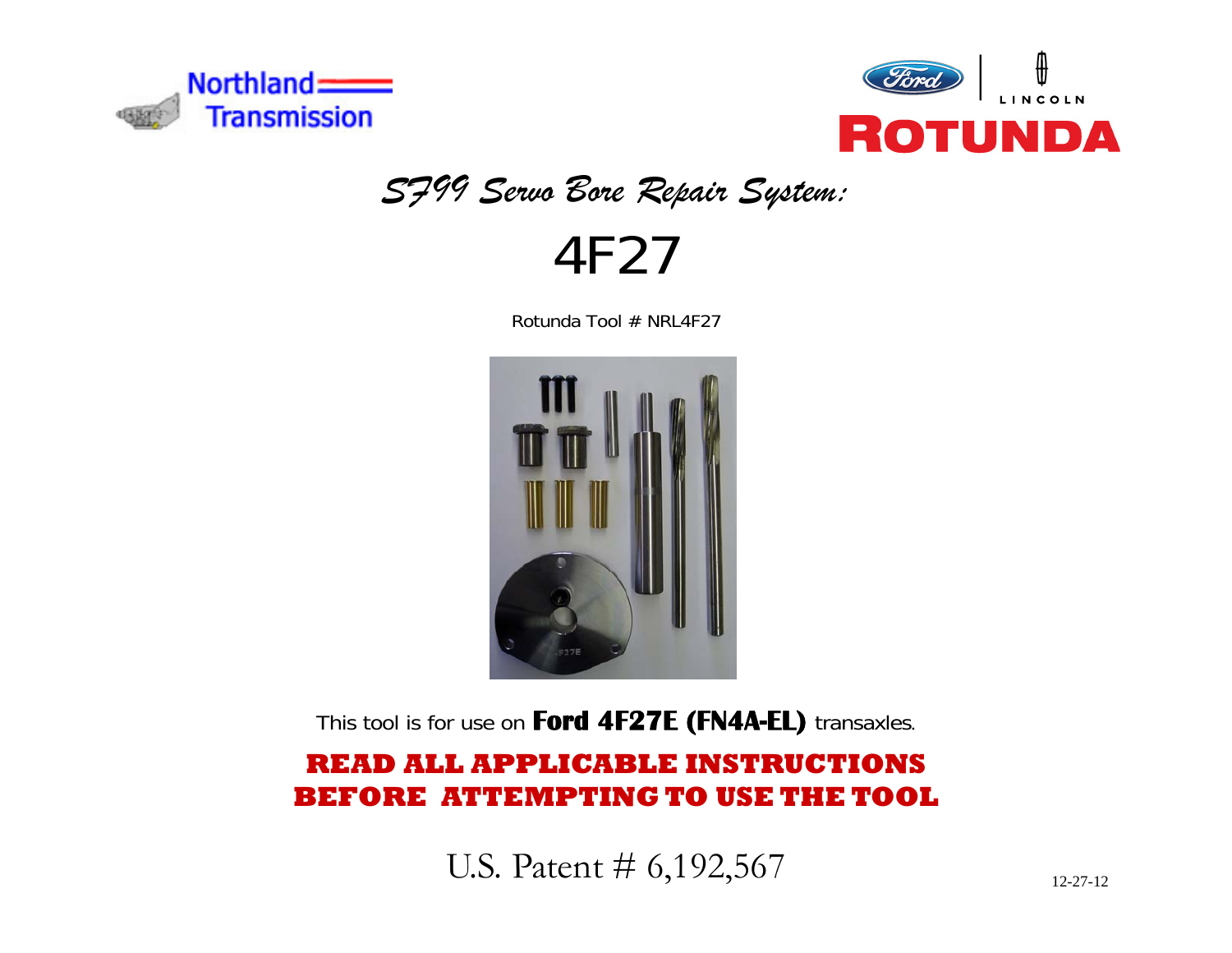

- 1. Install the drill jig into the case by setting the jig into the servo. Install the included 6mm bolts in the case, through the jig.
- 2. Drop the 7/16" guide into the jig. It doesn't matter which one of the lands on the guide you use, as long as one of the lands is under the 3/8" Allen screw.
- 3. Ream out the bore using the 7/16" reamer, applying ample lubrication.\* DO NOT REAM ABOVE 500 RPM.
- 4. Replace the 7/16" reamer guide with the 1/2" guide, and the 7/16" reamer with the 1/2" reamer.
- 5. Ream the bore out using the 1/2" reamer with ample lubrication.\* Take care not to either push too hard on the reamer or turn the reamer faster than 500 RPM when reaming. Either one can overly enlarge the bore, causing a loose bushing.
- 6. Clean the case before proceeding to step number seven.

\*- CUTTING OIL must be used for lubrication. The use of substitutes, particularly ATF, may result in an over-sized bore.

Loctite® is a registered trademark of the Loctite Corporation of Rocky Hill, CT

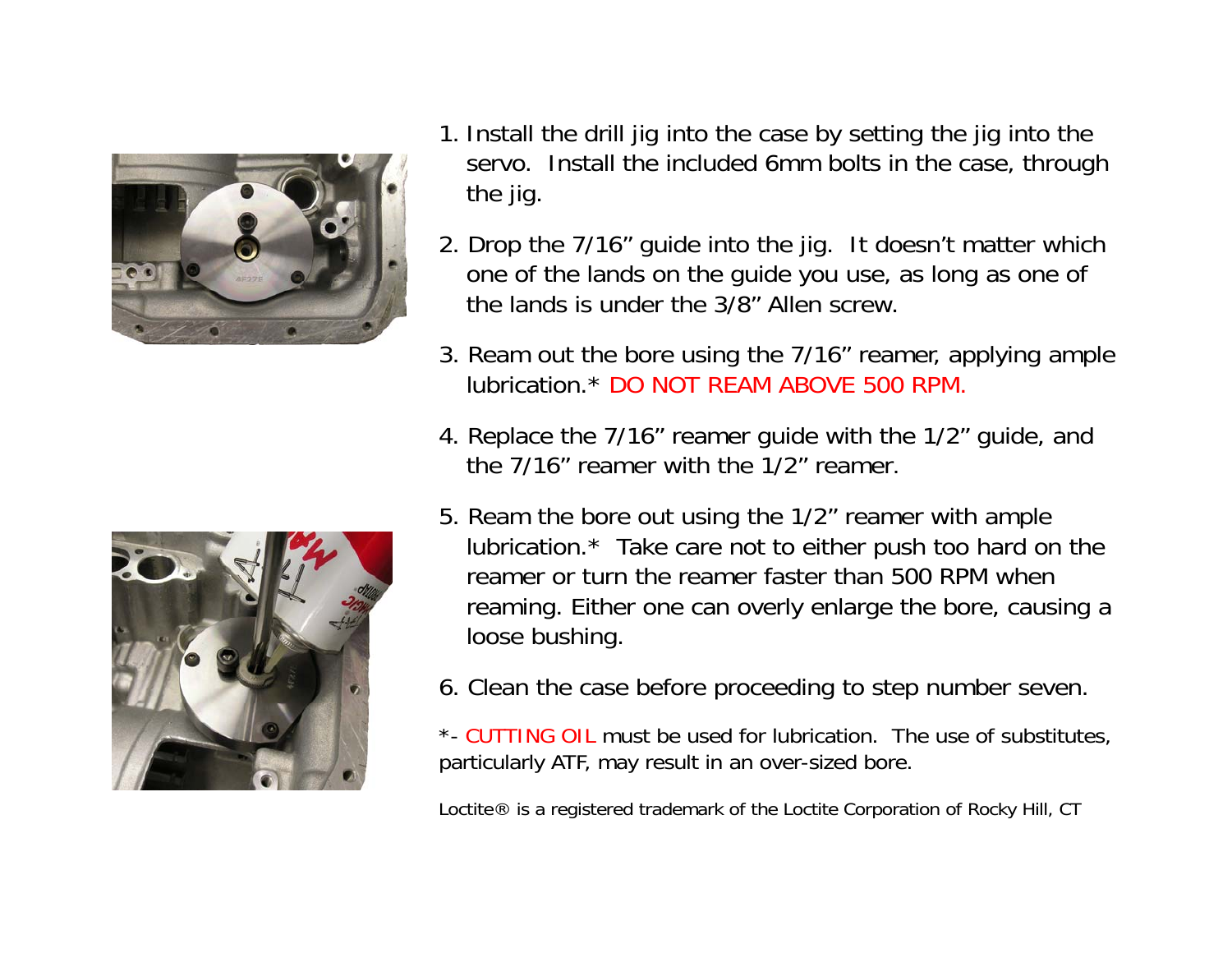- 7. Apply Loctite® (preferably **green #680**) or equivalent to the bushing and align the hole drilled in the side of the bushing with the v shaped notch cast into the case. Drive the bushing in by hitting the driver until the bushing bottoms.
- 8. Insert the provided sizing pin into the bore, chamfer first. It may be necessary to start the pin in the bushing with a rubber mallet. Once the pin is inside the bushing, use a punch to drive the pin all the way through the bushing. The included sizing pin is larger than the factory servo pin, so repeat until the factory servo pin moves freely through the bushing.



\*\*ALWAYS CHECK PIN FINISH FOR \*\* \*\*BURS AND COARSNESS\*\*